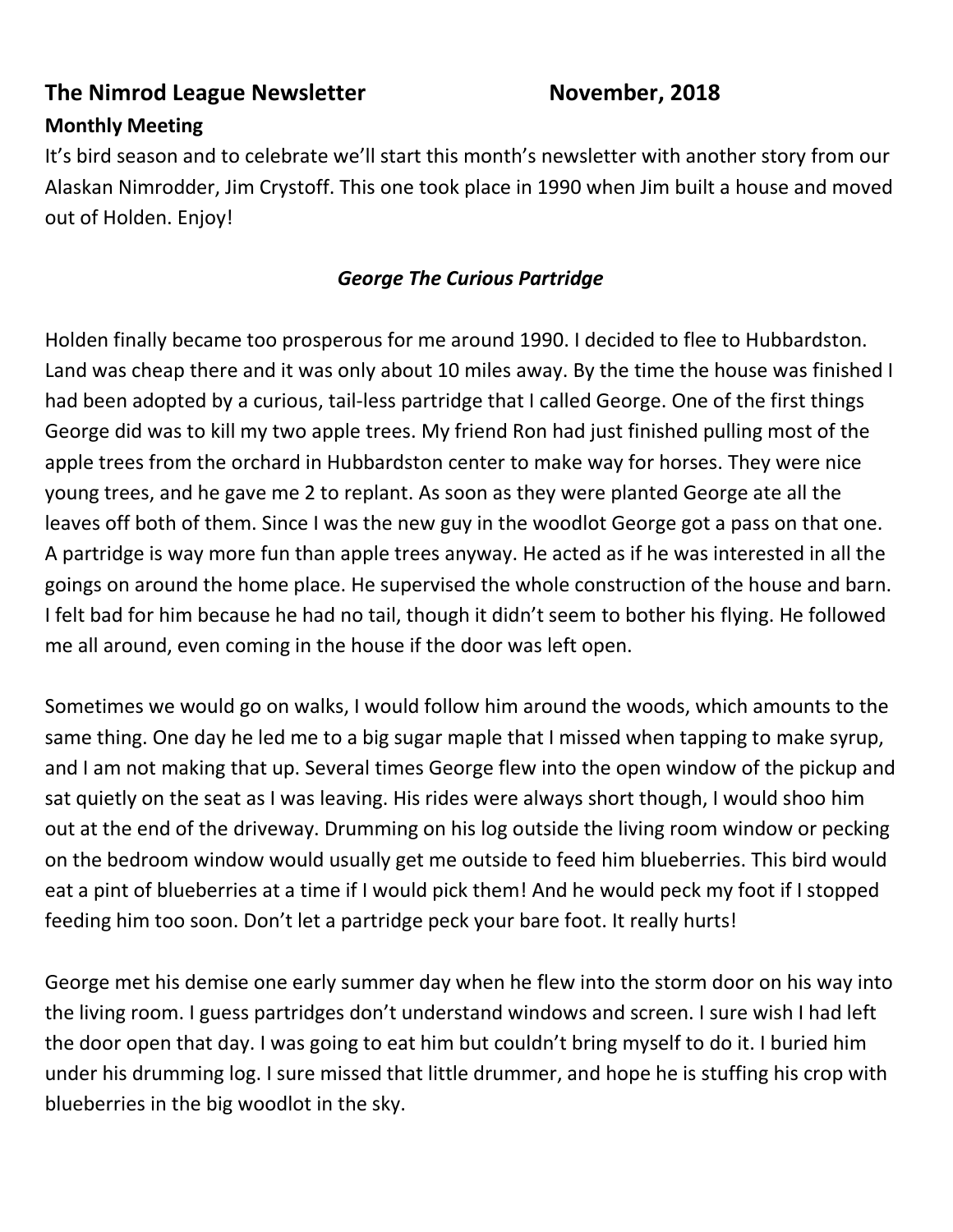Below are pictures of George. Thanks for another great story, Jim!



To everyone, please send me any outdoor stories that you may have. We'd love to hear about your latest exploits! I'll serve as editor and get the story into a presentable format, subject to your approval before publishing. Please email me, Chris Erali, at [eralic23@gmail.com](mailto:eralic23@gmail.com) Monthly Meetings are always the 2<sup>nd</sup> Tuesday of the month at the Clubhouse – **Next Meeting: November 13, 2018**. Make it a point to attend if you can. From 6:00 – 6:45 pm for a cocktail and socializing – then we serve the best \$5 meal in town! Club business discussed with occasional guest speakers from 7:15 - 8:30ish. It is usually an early night unless someone gets long-winded…

Following the pledge and a moment of silence, Maryanne gave the Secretary's Report and Cindy her Treasurer's Summation. As usual, all was in order.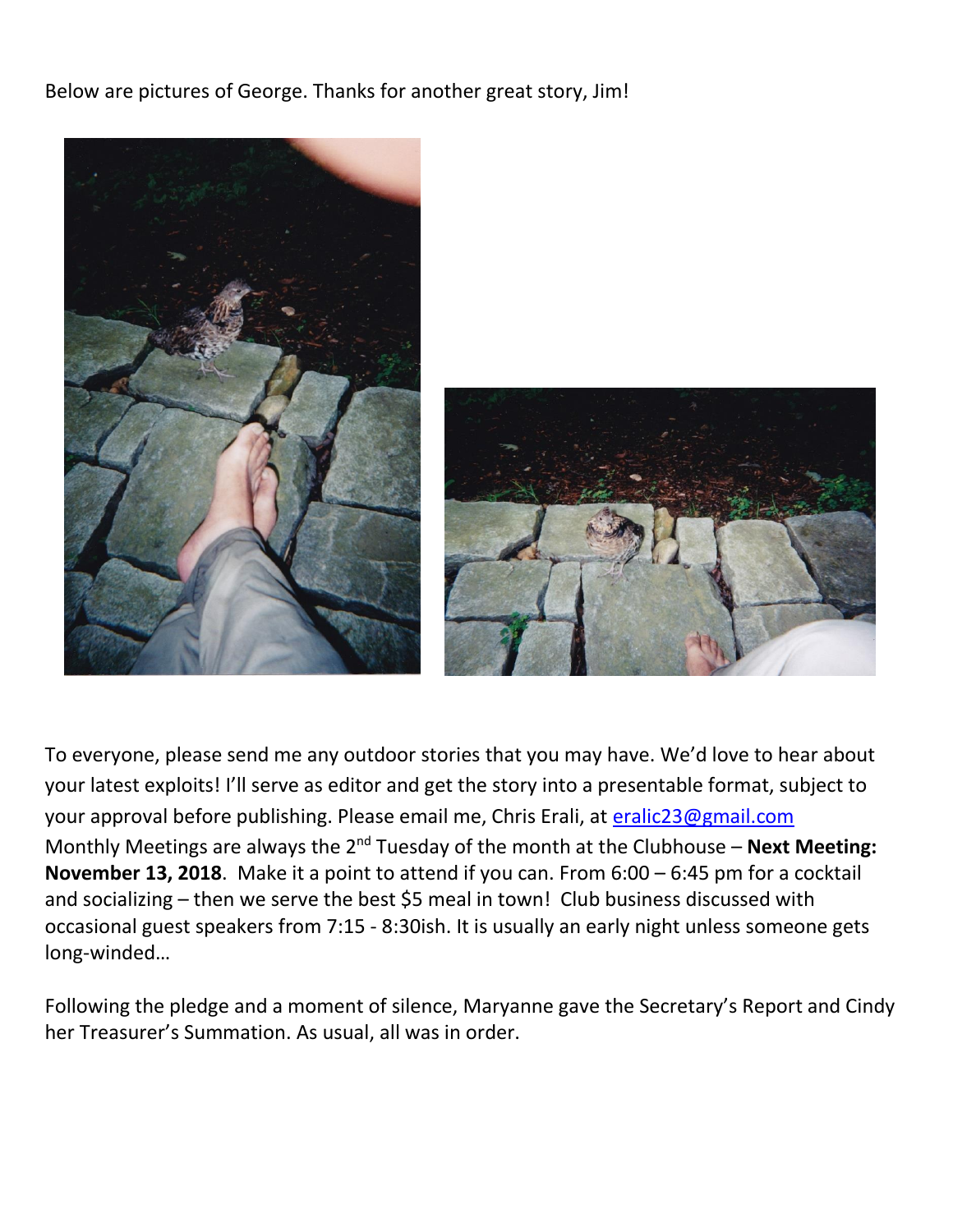# **Special Event November 13th Club Meeting**

**We will have outdoor author and presenter, NIMROD's own Ken Baer, with his presentation entitled "What the Heck is That?" Ken will share a PowerPoint presentation and his animal skull collection gathered from the New England woods!** 

# **BRING THE KIDS!**



**Ken promises to be informative and entertaining with a "surprise ending"! All kids under 12 eat free for this event. President Chris Craigue promises club business will be concise and quick due to Tuesday being a "school night."**

### **Communications**

We received the 8-Point Sportsmen's Club newsletter. The Worcester County Sportsmen's League sent their newsletter as well. We received an invitation from the Holden Agricultural Commission to a speaker night on "Protect your land, protect your legacy."

#### **Speakers**

Please let us know if you have a suggestion for a speaker at a future meeting.

### **Monthly Safety Tip and Topic for Discussion:**

# **"Wear orange! Be sure of your target."**

#### **New Business**

Chris Craigue proposed an area inside the barn for meat processing. We have with a minimal investment the ability to be able to hang and butcher harvested wild game. A proper table for working would be needed as well. Providing water was also discussed. This area would be a nice perk for club members.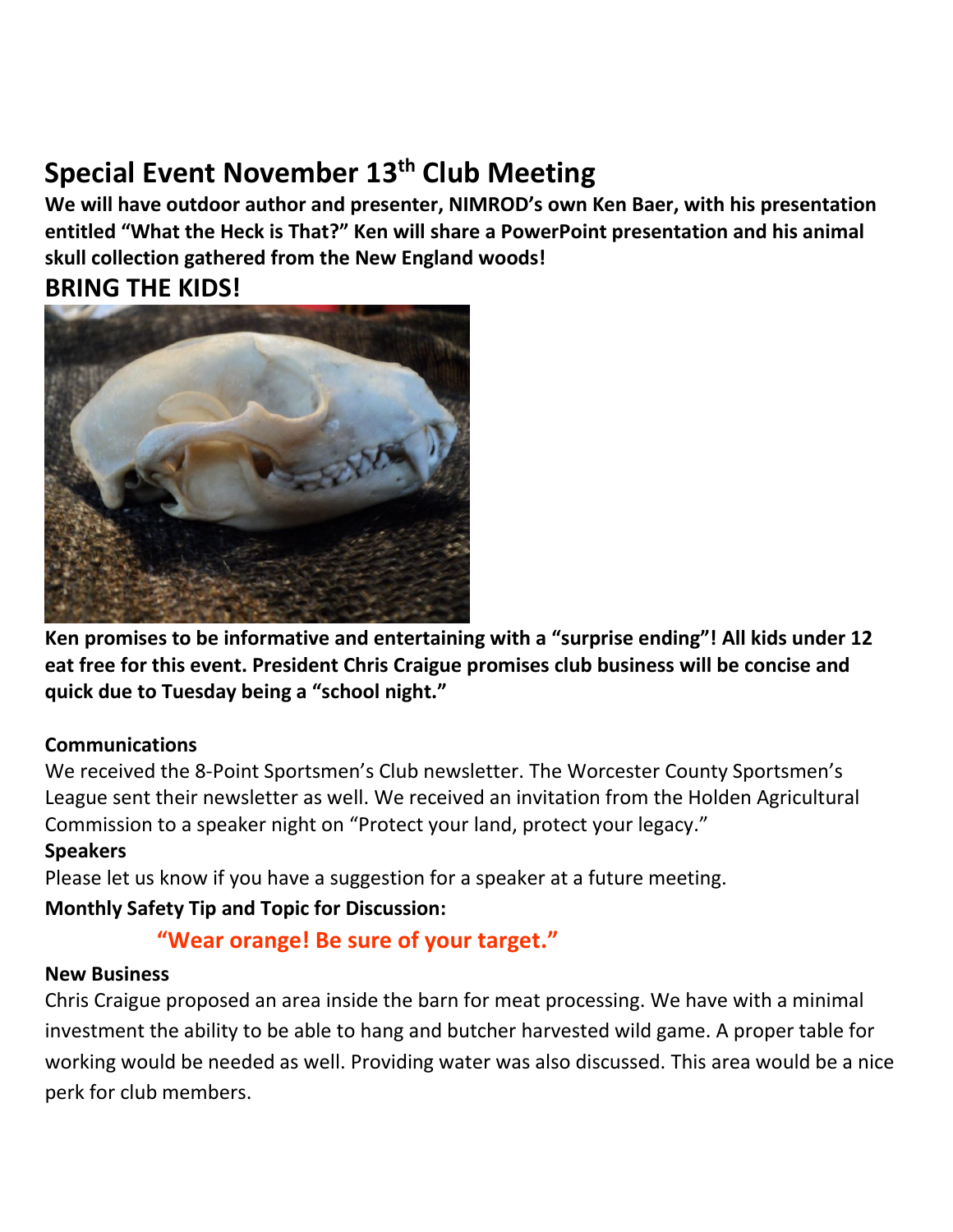We have had trespassers on our property via the power lines, particularly recreational vehicles. A discussion of violators resulted in the Board calling for new signage indicating private property. The power company may own the gates and the lines, but their easement runs through club property.

Joe Afonso informed the Board that Princeton will be running lines of fiber optics for Wi Fi installations. He was going to reach out to the appropriate folks to make sure that we get on the schedule. A brief discussion then took place as to a location for our building to be tied in. There was also discussion of purchasing a large screen television for club use and for presentations. The Board felt that we need to embrace and keep pace with technology and appropriated the necessary funds to the amount of \$4,500. More information is forthcoming.

A Boy Scout troop has inquired to Jason about using our club for an overnight event with an archery component. More information is forthcoming.

## **Old and Unfinished:**

Robert Vaugh will become a Senior member. Someone will contact the Princeton Light Department to repair or replace our parking lot light. The Board decided to inquire if Ken Baer needed any equipment/projector for his presentation. He does need a screen but is all set with any other audio-visual equipment.

#### **Conservation Camp**

No report.

### **Scholarship**

No report.

### **Membership**

Renewal packets will be mailed out soon for everyone for the purpose of keeping their membership status current for next year.

We have 4 new members to bring before the membership this month. They are Joseph Derr, who is a neighbor of ours on Coal Kiln Road, Erich Jaeckel of Rutland, Steve Gennatossio of Holden, and finally Joe McDade of Worcester. To our 4 new prospective members, please join us on **our next general monthly meeting, Tuesday, November 13**, **2018,** when we welcome you to our club.

The raffle prize for the Game Dinner has been ordered.

### **Board of Trustees**

No Report

## **Trap/Skeet**

The Turkey Shoot was held this past Sunday and was a success. Many thanks to the Trap committee for their efforts and to those who attended.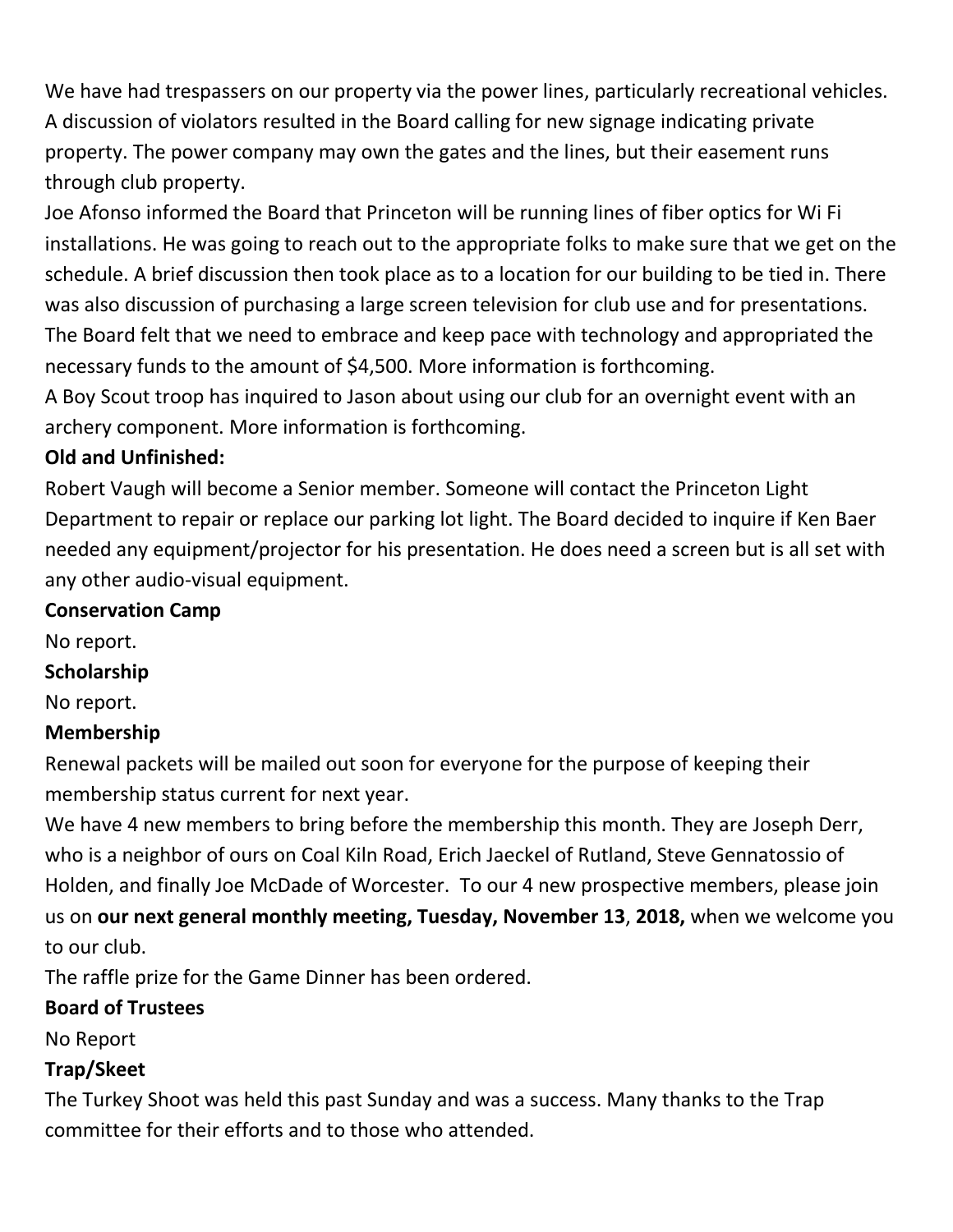We need 12 skids of targets that will cost 6 to \$7,000. We are partnering with another club and we don't know if they'll be a delivery charge to get them to NIMROD??? More information is forthcoming.

# Important Date: **May 5, 2019 Ham Shoot**

# **Kitchen**

The temperature between the two ovens is off. The left one is 50 degrees off. We are still working on a solution or repair. Many thanks to Bruce Ebbeson for his efforts on this issue. Dave Oriol was scheduled to cook the November meal, but has another commitment. The result is Cindy Smith volunteered to fill-in. Thank you, Cindy.

Pat Orrell is scheduled for January with Bruce doing February.

# **We need volunteer(s) for cooking our December meal…. Anyone???**

# **Game Dinner**

P**heasant donation bucket** is out on Saturday mornings and special bird hunts. Please donate. We have about a dozen pheasants and need more plus some deer and moose meat. **Please put any donations in the freezer and let Bruce know at (508) 853-1589.** Bruce will clean and vacuum seal to be ready in the spring. Raffle tickets for the game dinner will be in the Membership Renewal packets.

## **Rifle Range**

Pictures of the .22 caliber rifle match are on Facebook. The range is generally in good shape. Plans for future matches are being discussed. More news to come.

# **House**

No report.

## **Executive Board**

This month's meeting adjourned at 9:01 PM. We aim for the newsletter to convey the highlights. E Board meetings are held at 7 PM the last Tuesday of the month. Members are welcome if you would like to come and observe our club's operation. Our membership can be very proud of the board and the time and effort that is made by everyone to keep our club running smoothly. Member concerns are always addressed. Many times, one board member will inform others that a single club member voiced a certain matter that he/she found troubling. Our club can rest assured that any points brought up by a member are ALWAYS brought to the attention of the entire board.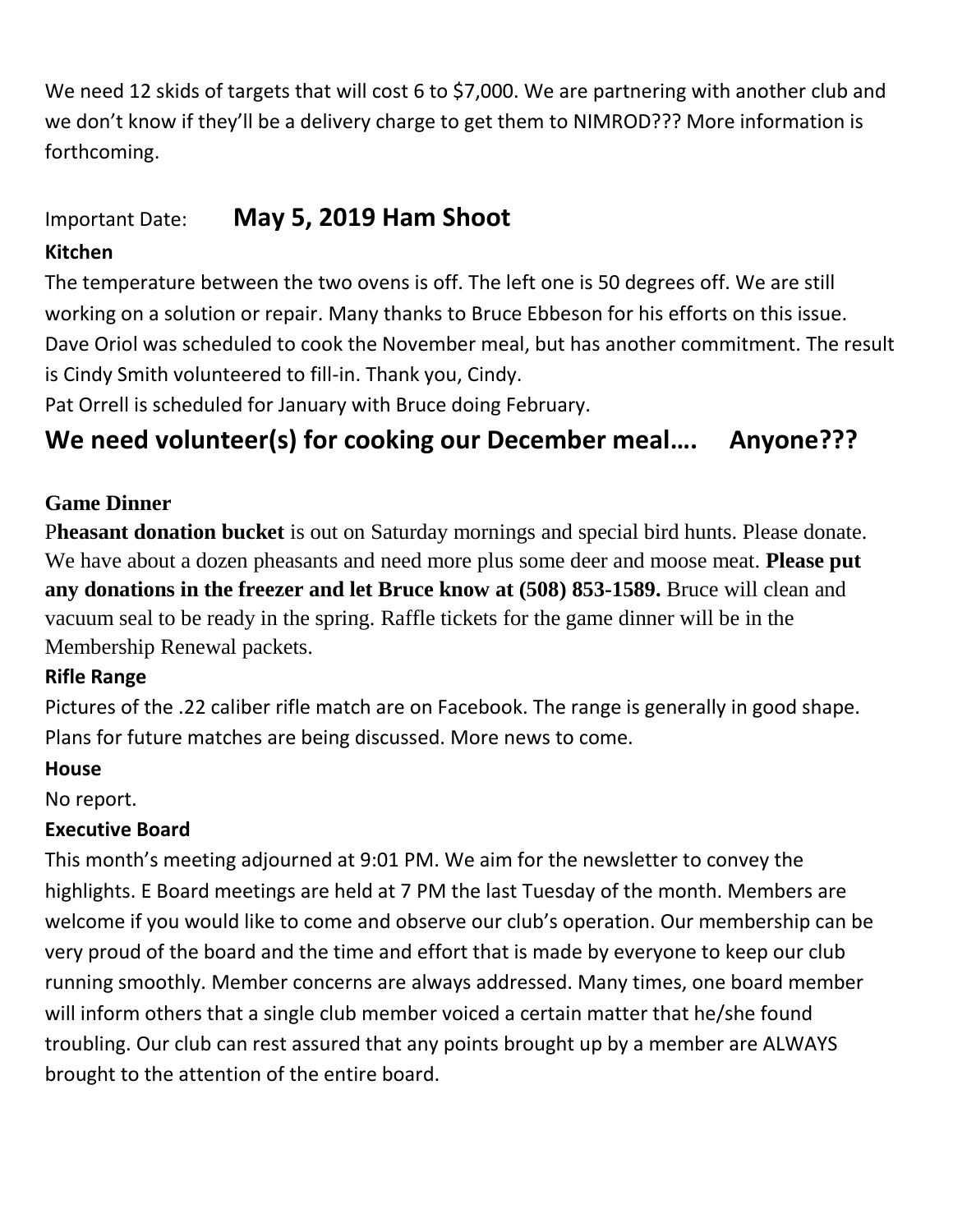## **Grounds**

Yes, we do have LED bulbs! Miracles do happen. Rick Longbottom was awarded the bid for snow removal.

# **We are looking for 2 sand barrels, one for the gate area and one for the rifle range. We will provide the sand if someone has barrels to donate.**

## **Finance**

The market fluctuates as we all know. Smart investors stay the course.

## **Bar**

All is well in the bar except that someone left the door open to the freezer and it has frosted up. There was so much frost that it prevented the door from being closed. A discussion took place to decide how and when to defrost it. Please make an extra effort to do a routine check when closing the bar. Check that all food has been removed and all doors on appliances are closed. Leaving the door open for the freezer has been an ongoing issue. Thanks!

## **Birds**

The Youth Hunt went well. We had 7 young hunters who enjoyed the day afield.

# The dates of the other **Special Bird Hunts are on Sundays:**

# **November 18th , December 9th, & December 23rd**

## **Revenue**

No report.

## **Archery**

**Our Friday night league will start on December 7th .** The new bales have arrived and will be installed soon.

## **Important Date: January 1, 2019 New Year's Day Archery Shoot**

I was perusing quotations this week for the newsletter and came upon this one from a very famous archer…

*"Immerse yourself in the outdoor experience. It will cleanse your soul and make you a better person."* -- - **Fred Bear**

## **Worcester County League of Sportsmen**

Joe Afonso had a report from Mass Wildlife. They are considering some land acquisition in Hardwick. The fall stocking schedule has been completed. There has been some beaver problems and a sick moose that had to be put down. There was some discussion regarding the moose population in Massachusetts. Joe was informed that the moose population is not